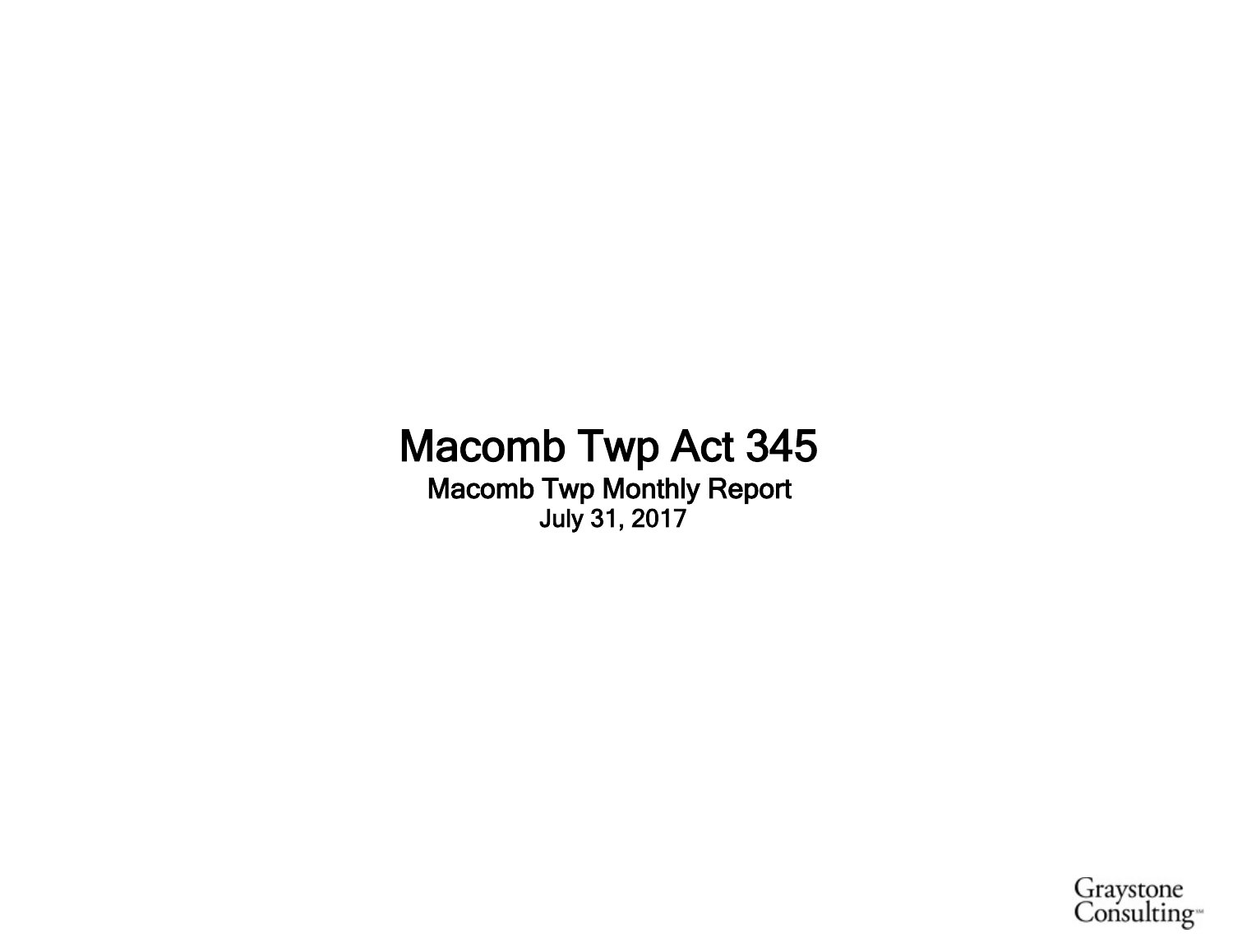### **Macomb Twp Act 345**

| As of July 31, 2017                  |                                |                    |                                                               |      |  |  |  |  |
|--------------------------------------|--------------------------------|--------------------|---------------------------------------------------------------|------|--|--|--|--|
|                                      | <b>Allocation</b>              | $Performance(\% )$ |                                                               |      |  |  |  |  |
|                                      | <b>Market</b><br>Value<br>(\$) | <b>Month</b>       | <b>Jul-2017</b><br><b>YTD</b><br>$\bm{To}$<br><b>Jul-2017</b> |      |  |  |  |  |
| Macomb Twp Act 345 Retirement System | 2,664,082.99                   | 1.44               | 8.35                                                          | 1.44 |  |  |  |  |

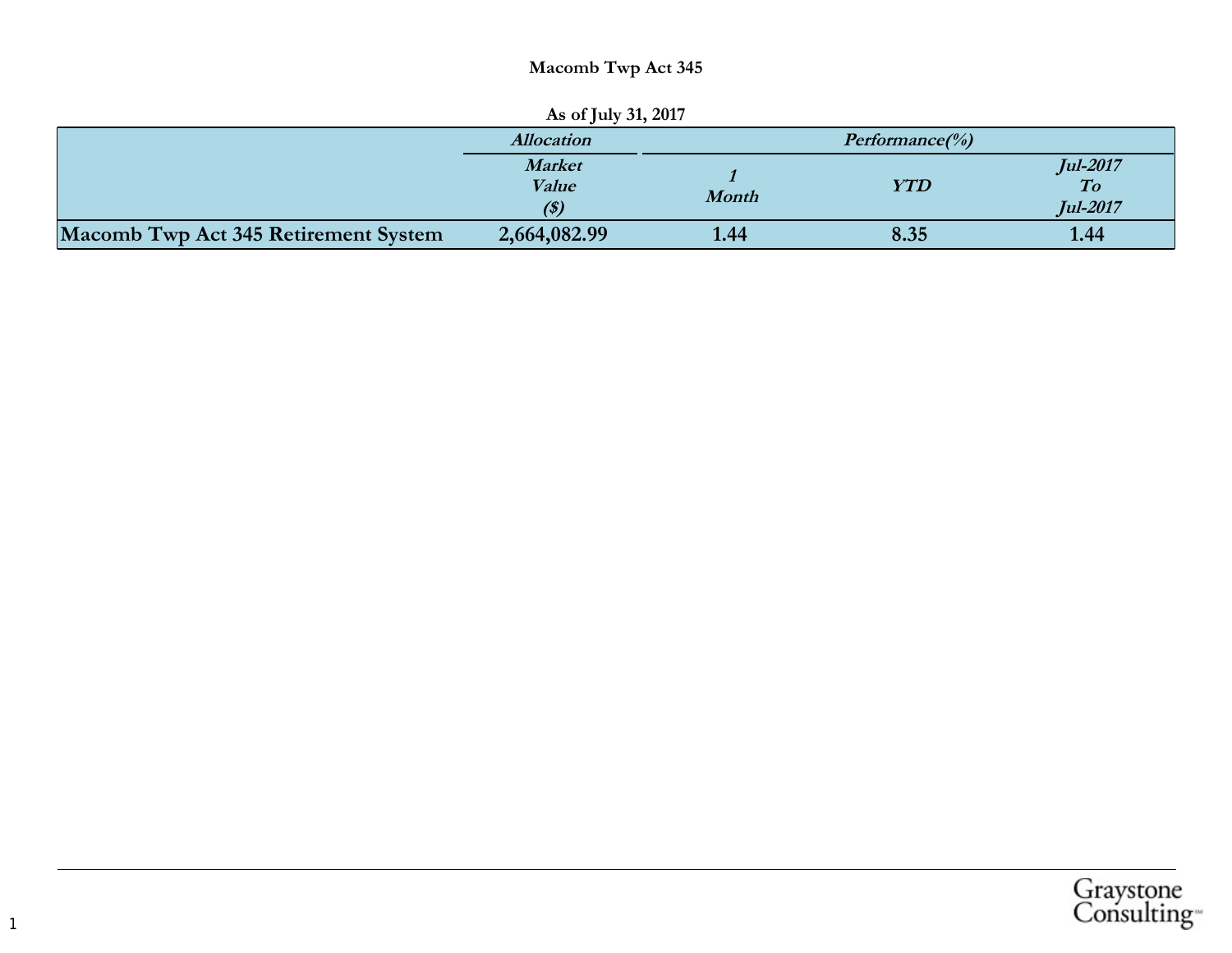### Macomb Twp Act 345  $(\$)$ As of July 31, 2017

|                                             | Month          | <b>YTD</b>     | <b>Jul-2017</b><br>To<br><b>Jul-2017</b>        |  |
|---------------------------------------------|----------------|----------------|-------------------------------------------------|--|
| <b>Macomb Twp Act 345 Retirement System</b> |                |                |                                                 |  |
| Beginning Market Value                      |                |                | $$2,626,204.82$ $$2,458,805.28$ $$2,626,204.82$ |  |
| Net Contributions                           |                |                |                                                 |  |
| <b>Ending Market Value</b>                  | \$2,664,082.99 | \$2,664,082.99 | \$2,664,082.99                                  |  |
| Gain/Loss                                   | \$37,878.17    | \$205,277.71   | \$37,878.17                                     |  |

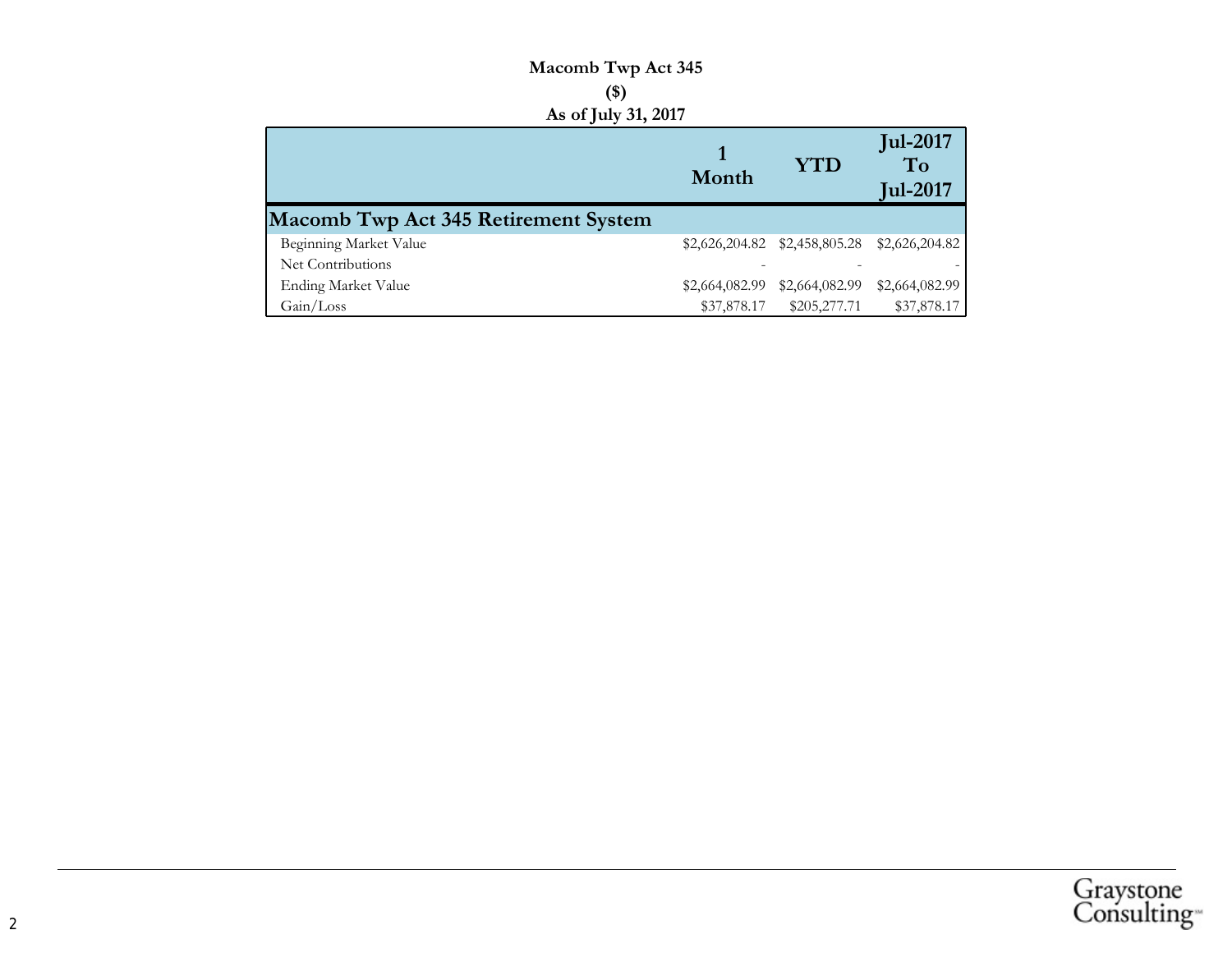# **Performance Appendix**

| <b>Portfolio Name</b>                | OTD  | <b>YTD</b> | Year | <b>Vears</b> | Years | 10<br>Years                           | Since<br>Inception | Inception<br>Date |
|--------------------------------------|------|------------|------|--------------|-------|---------------------------------------|--------------------|-------------------|
| Macomb Twp Act 345 Retirement System | 1.44 |            |      |              | 3 54  | $\hspace{0.05cm}$ – $\hspace{0.05cm}$ | 3.64               | 09/01/2009        |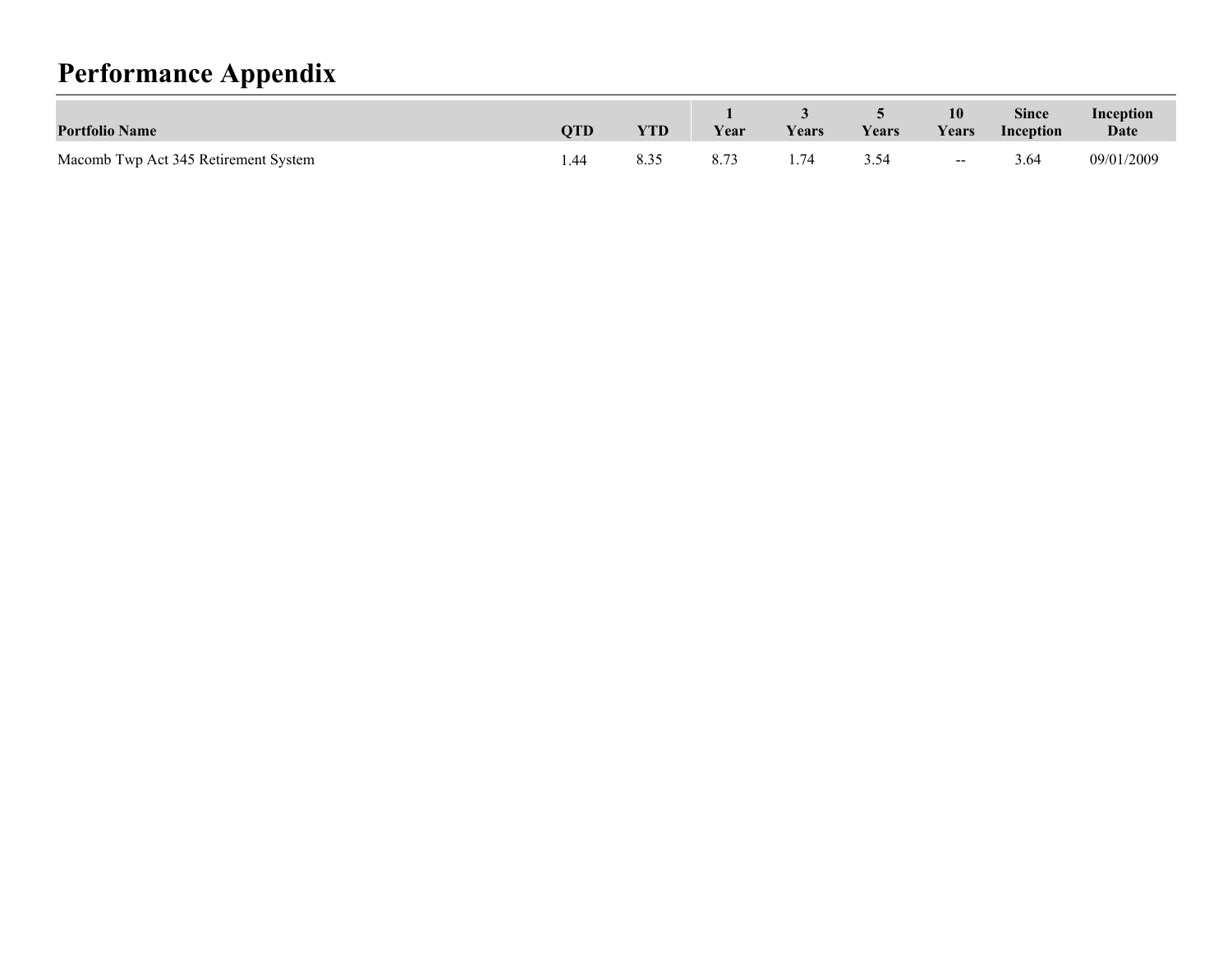#### **Glossary of Terms**

**Active Contribution Return:** The gain or loss percentage of an investment relative to the performance of the investment benchmark.

**Active Exposure:** The percentage difference in weight of the portfolio compared to its policy benchmark.

**Active Return:** Arithmetic difference between the manager's return and the benchmark's return over a specified time period.

**Actual Correlation:** A measure of the correlation (linear dependence) between two variables X and Y, with a value between +1 and -1 inclusive. This is also referred to as coefficient of correlation.

**Alpha**: A measure of a portfolio's time weighted return in excess of the market's return, both adjusted for risk. A positive alpha indicates that the portfolio outperformed the market on a risk-adjusted basis, and a negative alpha indicates the portfolio did worse than the market.

**Best Quarter:** The highest quarterly return for a certain time period.

**Beta**: A measure of the sensitivity of a portfolio's time weighted return (net of fees) against that of the market. A beta greater than 1.00 indicates volatility greater than the market.

**Consistency**: The percentage of quarters that a product achieved a rate of return higher than that of its benchmark. The higher the consistency figure, the more value a manager has contributed to the product's performance.

**Core:** Refers to an investment strategy mandate that is blend of growth and value styles without a pronounced tilt toward either style.

**Cumulative Selection Return (***Cumulative Return***):** Cumulative investment performance over a specified period of time.

**Distribution Rate:** The most recent distribution paid, annualized, and then divided by the current market price. Distribution rate may consist of investment income, short-term capital gains, long-term capital gains, and/or return of capital.

**Down Market Capture:** The ratio of average portfolio returns over the benchmark during periods of negative benchmark return. Lower values indicate better product performance.

**Downside Risk:** A measure similar to standard deviation, but focuses only on the negative movements of the return series. It is calculated by taking the standard deviation of the negative quarterly set of returns. The higher the value, the more risk the product has.

**Downside Semi Deviation:** A statistical calculation that measures the volatility of returns below a minimum acceptable return. This return measure isolates the negative portion of volatility: the larger the number, the greater the volatility.

**Drawdown:** A drawdown is the peak-to-trough decline during a specific period of an investment, fund or commodity.

**Excess over Benchmark:** The percentage gain or loss of an investment relative to the investment's benchmark.

**Excess Return:** Arithmetic difference between the manager's return and the risk-free return over a specified time period.

**Growth**: A diversified investment strategy which includes investment selections that have capital appreciation as the primary goal, with little or no dividend payouts. These strategies can include reinvestment in expansion, acquisitions, and/or research and development opportunities.

**Growth of Dollar:** The aggregate amount an investment has gained or lost over a certain time period, also referred to as Cumulative Return, stated in terms of the amount to which an initial dollar investment would have grown over the given time period.

**Investment Decision Process** (**IDP):** A model for structuring the investment process and implementing the correct attribution methodologies. The IDP includes every decision made concerning the division of the assets under management over the various asset categories. To analyze each decision's contribution to the total return, a modeling approach must measure the marginal value of every individual decision. In this respect, the hierarchy of the decisions becomes very important. We therefore use the IDP model, which serves as a proper foundation for registering the decisions and relating them to each other.

**Information Ratio:** Measured by dividing the active rate of return by the tracking error. The higher the Information Ratio, the more value-added contribution by the manager.

**Jensen's Alpha:** The Jensen's alpha measure is a risk-adjusted performance measure that represents the average return on a portfolio or investment above or below that predicted by the capital asset pricing model (CAPM) given the portfolio's or investment's beta and the average market return. This metric is also commonly referred to as alpha..

**Kurtosis:** A statistical measure that is used to describe the distribution, or skewness, of observed data around the mean, sometimes referred to as the volatility of volatility.

**Maximum Drawdown:** The drawdown is defined as the percent retrenchment from a fund's peak to the fund's trough value. It is in effect from the time the fund's retrenchment begins until a new fund high is reached. The maximum drawdown encompasses both the period from the fund's peak to the fund's valley (length), and the time from the fund's valley to a new fund high (recovery). It measures the largest percentage drawdown that has occurred in any fund's data record.

**Modern Portfolio Theory (MPT):** An investment analysis theory on how risk-averse investors can construct portfolios to optimize or maximize expected return based on a given level of market risk, emphasizing that risk is an inherent part of higher reward.

**Mutual Fund (MF):** An investment program funded by shareholders that trade in diversified holdings and is professionally managed.

**Peer Group:** A combination of funds that share the same investment style combined as a group for comparison purposes.

**Peer/ Plan Sponsor Universe:** A combination of asset pools of total plan investments by specific sponsor and plan types for comparison purposes.

**Performance Ineligible Assets**: Performance returns are not calculated for certain assets because accurate valuations and transaction data for these assets are not processed or maintained by us. Common examples of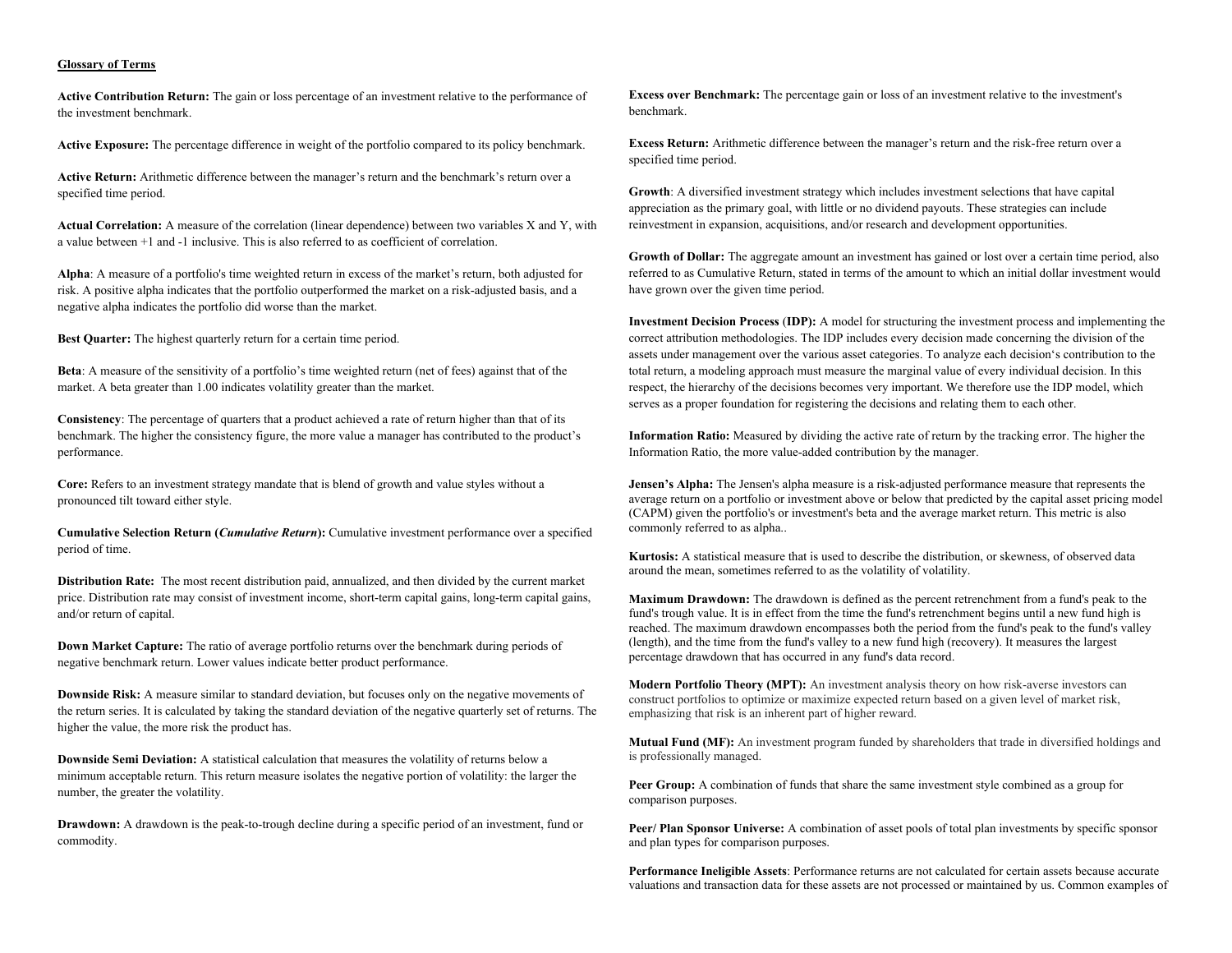these include life insurance, some annuities and some assets held externally.

**Performance Statistics**: A generic term for various measures of investment performance measurement terms.

**Portfolio Characteristics**: A generic term for various measures of investment portfolio characteristics.

**Preferred Return:** A term used in the private equity (PE) world, and also referred to as a "Hurdle Rate." It refers to the threshold return that the limited partners of a private equity fund must receive, prior to the PE firm receiving its carried interest or "carry."

**Ratio of Cumulative Wealth:** A defined ratio of the Cumulative Return of the portfolio divided by the Cumulative Return of the benchmark for a certain time period.

**Regression Based Analysis:** A statistical process for estimating the relationships among variables. It includes many techniques for modeling and analyzing several variables, when the focus is on the relationship between a dependent variable and one or more independent variables

**Residual Correlation**: Within returns-based style analysis, residual correlation refers to the portion of a strategy's return pattern that cannot be explained by its correlation to the asset-class benchmarks to which it is being compared.

**Return:** A rate of investment performance for the specified period.

**Rolling Percentile Ranking:** A measure of an investment portfolio's ranking versus a peer group for a specific rolling time period (i.e. Last 3 Years, Last 5 years, etc.).

**R-Squared:** The percentage of a portfolio's performance explained by the behavior of the appropriate benchmark. High R-Squared means a higher correlation of the portfolio's performance to the appropriate benchmark.

**SA/CF (Separate Account/Comingled Fund):** Represents an acronym for Separate Account and Commingled Fund investment vehicles.

**Sector Benchmark:** A market index that serves as a proxy for a sector within an asset class.

**Sharpe Ratio:** Represents the excess rate of return over the risk free return divided by the standard deviation of the excess return. The result is the absolute rate of return per unit of risk. The higher the value, the better the product's historical risk-adjusted performance results in.

**Standard Deviation:** A statistical measure of the range of a portfolio's performance; the variability of a return around its average return over a specified time period.

**Total Fund Benchmark:** The policy benchmark for a complete asset pool that could consist of multiple investment mandates.

**Total Fund Composite:** The aggregate of multiple portfolios within an asset pool or household.

**Tracking Error:** A measure of standard deviation for a portfolio's investment performance, relative to the performance of an appropriate market benchmark.

**Treynor Ratio**: A ratio that divides the excess return (above the risk free rate) by the portfolio's beta to arrive at a unified measure of risk adjusted return. It is generally used to rank portfolios, funds and benchmarks. A higher ratio is indicative of higher returns per unit of market risk. This measurement can help determine if the portfolio is reaching its goal of increasing returns while managing market risk.

**Up Market Capture:** The ratio of average portfolio returns over the benchmark during periods of positive benchmark return. Higher values indicate better product performance.

**Upside Semi Deviation:** A statistical calculation that measures the volatility of returns above an acceptable return. This return measure isolates the positive portion of volatility: the larger the number, the greater the volatility.

**Value**: A diversified investment strategy that includes investment selections which tend to trade at a lower price relative to its dividends, earnings, and sales. Common attributes are stocks that include high dividend, low price-to-book ratio, and/or low price-to-earnings ratio.

**Worst Quarter:** The lowest rolling quarterly return for a certain time period.

#### **Information Disclosures**

*The performance data shown reflects past performance, which does not guarantee future results. Investment return and principal will fluctuate so that an investor's shares when redeemed may be worth more or less than original cost. Please note, current performance may be higher or lower than the performance data shown. For up to date month-end performance information, please contact your Financial Advisor or visit the funds' company website.*

*Investors should carefully consider the fund's investment objectives, risks, charges and expenses before investing. The prospectus and, if available the summary prospectus, contains this and other information that should be read carefully before investing. Investors should review the information in the prospectus carefully. To obtain a prospectus, please contact your Financial Advisor or visit the funds' company website.*

Past performance is no guarantee of future results.

Investing involves market risk, including possible loss of principal. **Growth investing** does not guarantee a profit or eliminate risk. The stocks of these companies can have relatively high valuations. Because of these high valuations, an investment in a growth stock can be more risky than an investment in a company with more modest growth expectations. **Value investing** involves the risk that the market may not recognize that securities are undervalued and they may not appreciate as anticipated. **Small and mid-capitalization companies** may lack the financial resources, product diversification and competitive strengths of larger companies. The securities of small capitalization companies may not trade as readily as, and be subject to higher volatility than those of larger, more established companies. **Bond funds** and bond holdings have the same interest rate, inflation and credit risks that are associated with the underlying bonds owned by the funds. The return of principal in bond funds, and in funds with significant bond holdings, is not guaranteed. **International securities'** prices may carry additional risks, including foreign economic, political, monetary and/or legal factors, changing currency exchange rates, foreign taxes and differences in financial and accounting standards. International investing may not be for everyone. These risks may be magnified in emerging markets. **Alternative investments**, including private equity funds, real estate funds, hedge funds, managed futures funds, and funds of hedge funds, private equity, and managed futures funds, are speculative and entail significant risks that can include losses due to leveraging or\other speculative investment practices, lack of liquidity, volatility of returns, restrictions on transferring interests in a fund, potential lack of diversification, absence and/or delay of information regarding valuations and pricing, complex tax structures and delays in tax reporting, less regulation and higher fees than mutual funds and risks associated with the operations, personnel and processes of the advisor. **Master Limited Partnerships** (MLPs) are limited partnerships or limited liability companies that are taxed as partnerships and whose interests (limited partnership units or limited liability company units) are traded on securities exchanges like shares of common stock. Currently, most MLPs operate in the energy, natural resources or real estate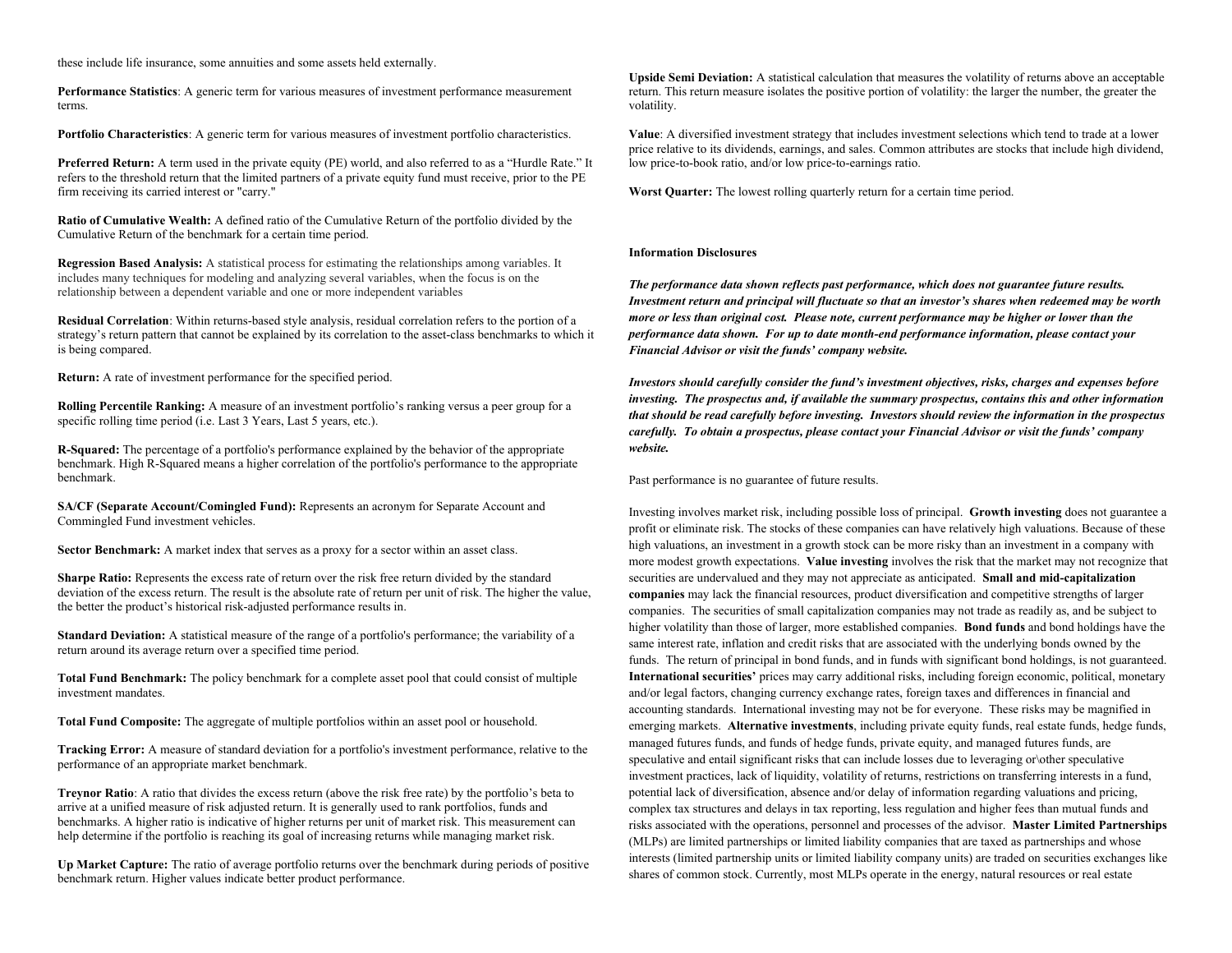sectors. Investments in MLP interests are subject to the risks generally applicable to companies in the energy and natural resources sectors, including commodity pricing risk, supply and demand risk, depletion risk and exploration risk; and MLP interests in the real estate sector are subject to special risks, including interest rate and property value fluctuations, as well as risks related to general and economic conditions. Because of their narrow focus, MLPs maintain exposure to price volatility of commodities and/or underlying assets and tend to be more volatile than investments that diversify across many sectors and companies. MLPs are also subject to additional risks including: investors having limited control and rights to vote on matters affecting the MLP, limited access to capital, cash flow risk, lack of liquidity, dilution risk, conflict of interests, and limited call rights related to acquisitions.

**Mortgage backed securities** also involve prepayment risk, in that faster or slower prepayments than expected on underlying mortgage loans can dramatically alter the yield-to-maturity of a mortgage-backed security and prepayment risk includes the possibility that a fund may invest the proceeds at generally lower interest rates.

**Tax managed funds** may not meet their objective of being tax-efficient.

**Real estate** investments are subject to special risks, including interest rate and property value fluctuations, as well as risks related to general and economic conditions. **High yield** fixed income securities, also known as "junk bonds", are considered speculative, involve greater risk of default and tend to be more volatile than investment grade fixed income securities.

Credit quality is a measure of a bond issuer's creditworthiness, or ability to repay interest and principal to bondholders in a timely manner. The credit ratings shown are based on security rating as provided by Standard & Poor's, Moody's and/or Fitch, as applicable. Credit ratings are issued by the rating agencies for the underlying securities in the fund and not the fund itself, and the credit quality of the securities in the fund does not represent the stability or safety of the fund. Credit ratings shown range from AAA, being the highest, to D, being the lowest based on S&P and Fitch's classification (the equivalent of Aaa and C, respectively, by Moody(s). Ratings of BBB or higher by S&P and Fitch (Baa or higher by Moody's) are considered to be investment grade-quality securities. If two or more of the agencies have assigned different ratings to a security, the highest rating is applied. Securities that are not rated by all three agencies are listed as "NR".

"**Alpha tilt strategies** comprise a core holding of stocks that mimic a benchmark type index such as the S&P 500 to which additional securities are added to help tilt the fund toward potentially outperforming the market in an effort to enhance overall investment returns. Tilt strategies are subject to significant timing risk and could potentially expose investors to extended periods of underperformance."

**Custom Account Index:** The Custom Account Index is an investment benchmark based on your historical target allocations and/or manager selection that you may use to evaluate the performance of your account. The Custom Account index does take into consideration certain changes that may have occurred in your portfolio since the inception of your account, i.e., asset class and/or manager changes. However, in some circumstances, it may not be an appropriate benchmark for use with your specific account composition. For detailed report of the historical composition of this blend please contact your Financial Advisor.

#### **Peer Groups**

Peer Groups are a collection of similar investment strategies that essentially group investment products that share the same investment approach. Peer Groups are used for comparison purposes to compare and illustrate a clients investment portfolio versus its peer across various quantitative metrics like performance and risk. Peer Group comparison is conceptually another form of benchmark comparison whereby the

actual investment can be ranked versus its peer across various quantitative metrics.

All Peer Group data are provided by Investment Metrics, LLC.

The URL below provides all the definitions and methodology about the various Peer Groups

https://www.invmetrics.com/style-peer-groups

#### **Peer Group Ranking Methodology**

A percentile rank denotes the value of a product in which a certain percent of observations fall within a peer group. The range of percentile rankings is between 1 and 100, where 1 represents a high statistical value and 100 represents a low statistical value.

The 30th percentile, for example, is the value in which 30% of the highest observations may be found, the 65th percentile is the value in which 65% of the highest observations may be found, and so on.

Percentile rankings are calculated based on a normalized distribution ranging from 1 to 100 for all products in each peer group, where a ranking of 1 denotes a high statistical value and a ranking of 100 denotes a low statistical value. It is important to note that the same ranking methodology applies to all statistics, implying that a ranking of 1 will always mean highest value across all statistics.

For example, consider a risk/return assessment using standard deviation as a measure of risk. A percentile ranking equal to 1 for return denotes highest return, whereas a percentile ranking of 1 for standard deviation denotes highest risk among peers.

In addition, values may be used to demonstrate quartile rankings. For example, the third quartile is also known as the 75th percentile, and the median is the 50th percentile.

#### **Alternatives**

Graystone Consulting is a business of Morgan Stanley Smith Barney LLC. ("Morgan Stanley")

This material is not to be reproduced or distributed to any other persons (other than professional advisors of the investors) and is intended solely for the use of the persons to whom it has been delivered. This material is not for distribution to the general public.

The sole purpose of this material is to inform, and it in no way is intended to be an offer or solicitation to purchase or sell any security, other investment or service, or to attract any funds or deposits. Investments mentioned may not be suitable for all clients. Any product discussed herein may be purchased only after a client has carefully reviewed the offering memorandum and executed the subscription documents. Morgan Stanley has not considered the actual or desired investment objectives, goals, strategies, guidelines, or factual circumstances of any investor in any fund(s). Before making any investment, each investor should carefully consider the risks associated with the investment, as discussed in the applicable offering memorandum, and make a determination based upon their own particular circumstances, that the investment is consistent with their investment objectives and risk tolerance.

This information is being provided as a service of your Graystone Institutional Consultant and does not supersede or replace your Morgan Stanley customer statement. The information is as of the date(s) noted and subject to daily market fluctuation.